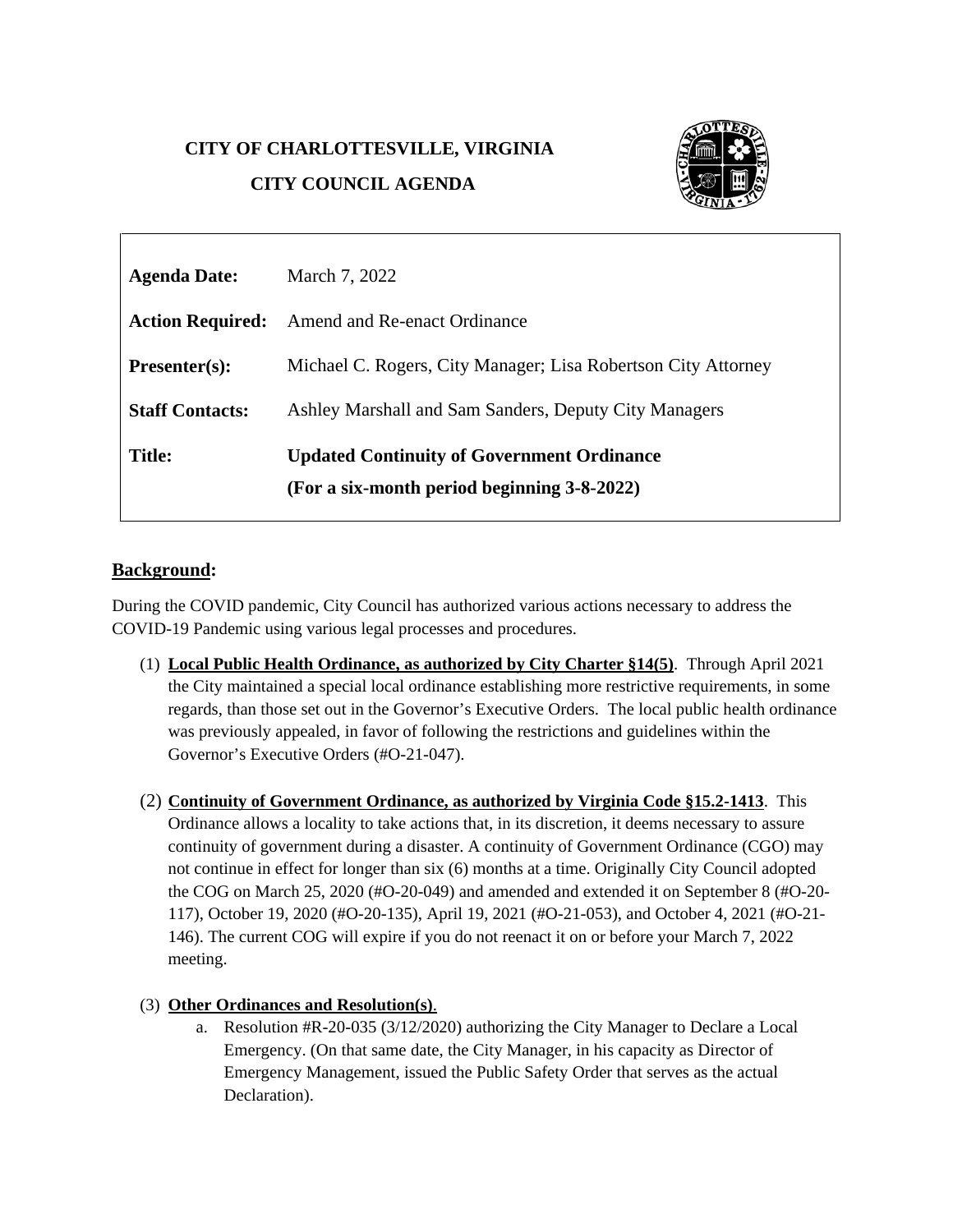- b. Resolution #R-20-045 (3/16/2020) granting the Haven permission to operate without regard to certain zoning (special use permit) conditions until such time as City Council discontinues the local state of emergency.
- c. #O-20-047 (3/16/2020): Ordinance Extending Mandatory Review Periods

## **Discussion:**

Under Virginia Code **§44-146.21** the City's locally-declared state of emergency will continue in effect until City Council determines, in its judgment, that "all emergency actions have been taken." The local declaration does not automatically expire.

Va. Code **§15.2-1413** authorizes City Council, during a disaster, to enact an ordinance that provides a method to assure continuity in local government operations (with resumption of normal government operations by the end of a six-month period)—notwithstanding any contrary provision of [state] law, general or special. This ordinance is referred to as your "continuity of government" (CGO) ordinance. Council has not yet declared the local COVID-19 state of emergency as being concluded, therefore City Council may re-enact the COG for another 6-month period.

Va. Code **§2.2-3708.2(A)(3)** provides, in relevant part, that City Council may meet by electronic communication means, without a quorum of the public body physically assembled at one location, when City Council has declared a local state of emergency pursuant to Va. Code §44-146.21, provided that the nature of the declared emergency makes it impractical or unsafe to assemble a quorum in a single location.

The COG primarily deals with how public meetings may take place, extension of mandatory deadlines, and fees for City-owned areas used by businesses as outdoor cafés. The attached proposed Ordinance brings the various Ordinances enacted by Council into one integrated CGO. Relative to the outdoor café spaces, the attached proposed Ordinance would extend the fee reduction through October 2021.

The attached proposed Ordinance, if adopted, would maintain all of the COG provisions in effect over the next 6 months, for so long as the City's locally-declared state of emergency continues. However, this proposed Ordinance also includes a new provision that would allow Council additional flexibility for itself, or other boards or commissions, in the event that there is a determination that an open public meeting may be conducted in person by Council, a board or a commission, pursuant to an approved Safety Plan appropriate to a specific meeting space.

**Alignment with Council Vision Areas and Strategic Plan:** Yes (vision to be America's healthiest City, a community commitment to wellness).

## **Community Engagement:** Periodic updates from the Blue Ridge Health Department

**Budgetary Impact:** No budgetary impact, until City Council desires to commence having open public meetings. When Council authorizes open public meetings to recommence in specific meeting rooms, then funding may be needed for additional facilities or equipment, modifications to meeting rooms, or other safety measures deemed necessary to facilitate safe public gatherings in specific locations.

**Alternatives**: Council may, by motion, vote to end the locally-declared state of emergency, upon finding that, in City Council's judgment, all necessary emergency actions have been taken. Once City Council votes to end the local emergency declaration, there is no further need for a COG Ordinance.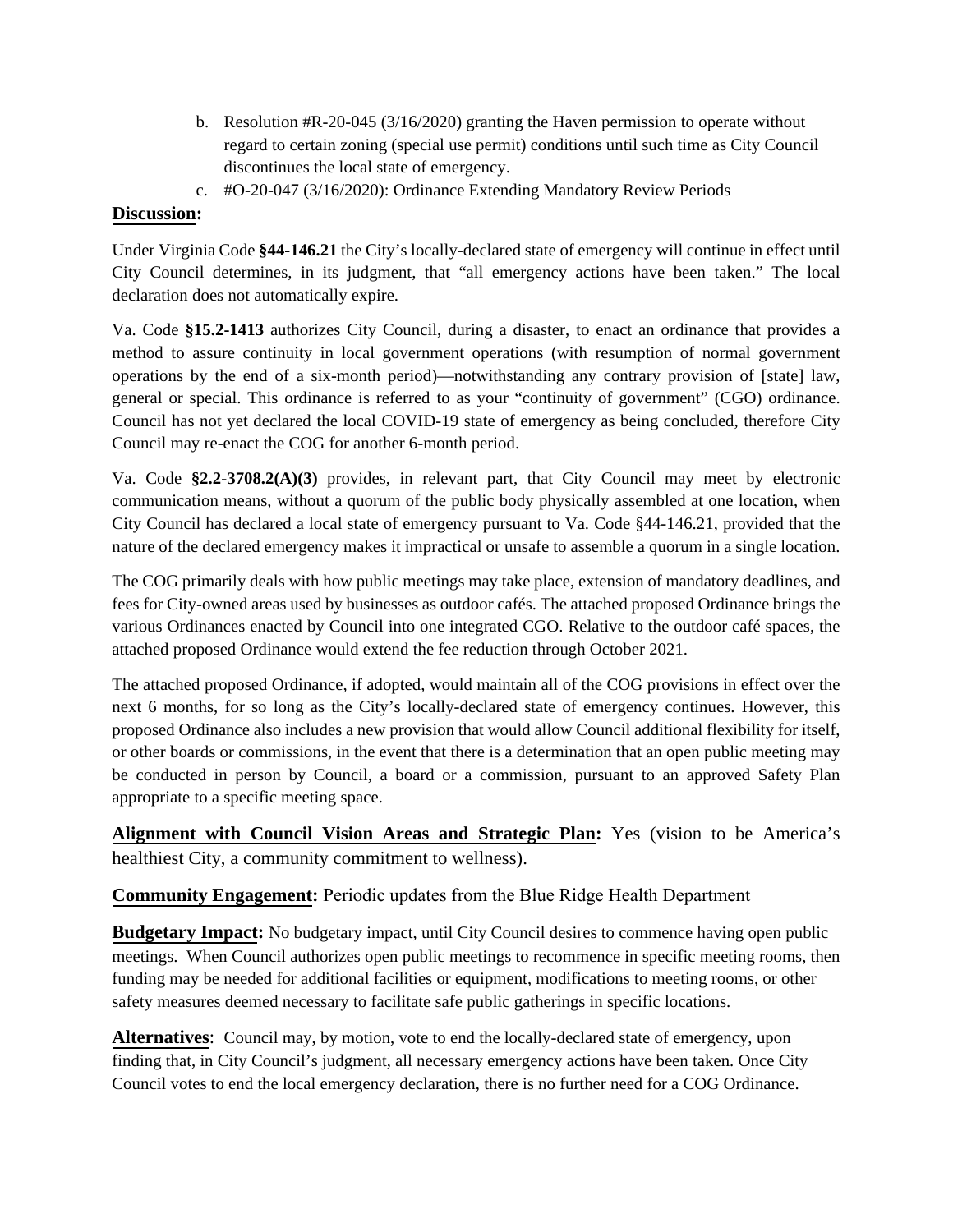**Recommendation:** Staff recommends adoption of the attached Continuity of Government Ordinance.

**Suggested motion: "I move to approve the Ordinance Amending and Re-Enacting City Council's Continuity of Government Ordinance for a six-month period beginning March 8, 2022"** 

# **Attachments (2)**:

- (1) Proposed Amended Continuity of Government Ordinance
- (2) Statistical Data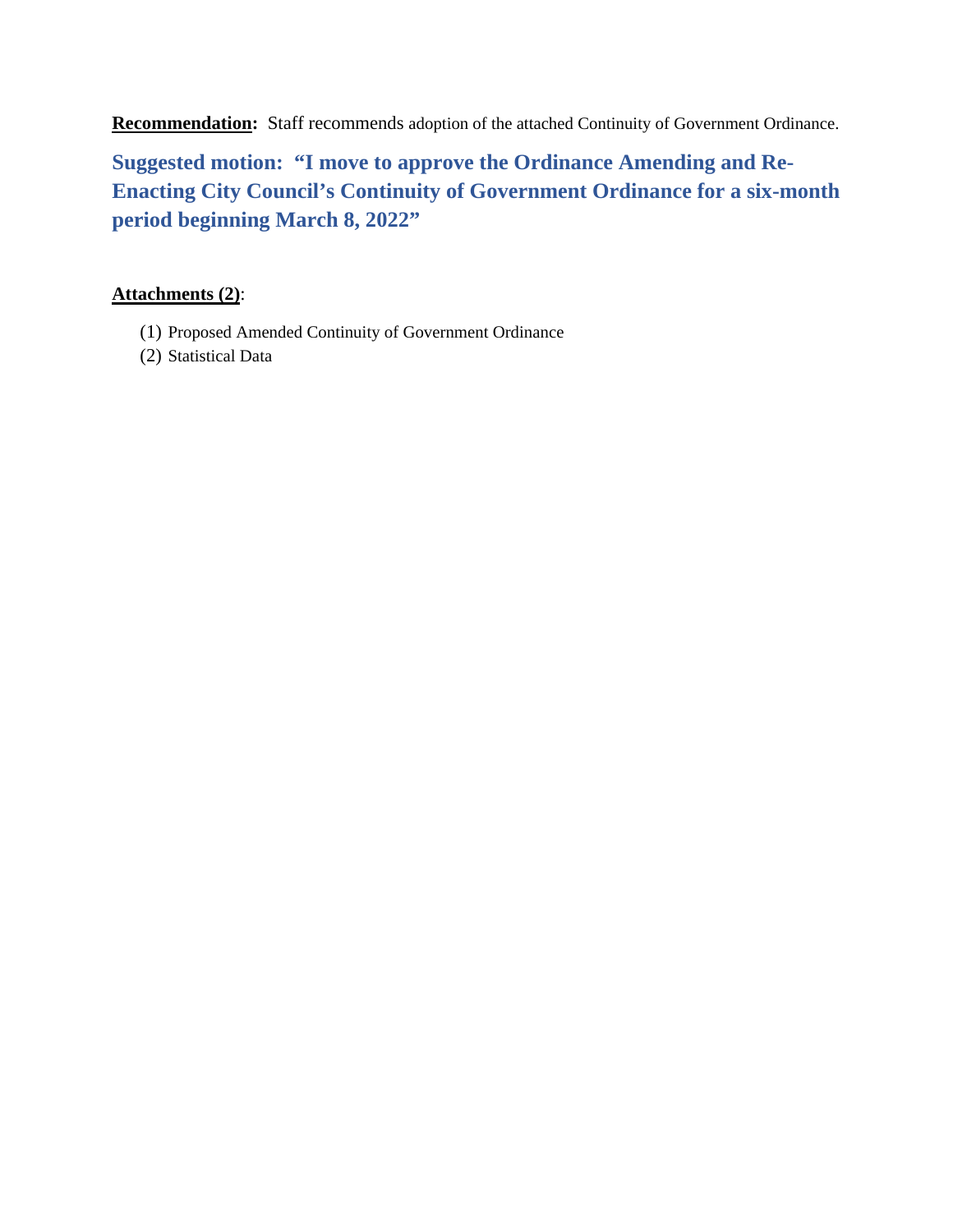# **ORDINANCE AMENDING AND RE-ENACTING CITY COUNCIL'S CONTINUITY OF GOVERNMENT ORDINANCE, FOR A SIX-MONTH PERIOD BEGINNING MARCH 8, 2022**

**WHEREAS** on March 12, 2020, Governor Ralph S. Northam issued Executive Order Fifty-One declaring a state of emergency for the Commonwealth of Virginia arising from the novel Coronavirus (COVID-19) pandemic; and

**WHEREAS** the Governor's Executive Order Fifty-One acknowledged the existence of a public health emergency which constitutes a disaster, as defined by Virginia Code § 44-146.16, arising from the public health threat presented by a communicable disease anticipated to spread, and this public health emergency continues to be recognized as an emergency and a disaster through the Governor's Fourth Amended Executive Order Seventy Two and Order of Public Health Emergency Nine (March 23, 2021, made effective April 1, 2021); and

**WHEREAS** the Governor's Executive Orders order implementation of the Commonwealth of Virginia Emergency Operations Plan, activation of the Virginia Emergency Operations Center to provide assistance to local governments, and authorization for executive branch agencies to waive "any state requirement or regulation" as appropriate; and

**WHEREAS** on March 13, 2020, the President of the United States declared a national emergency, beginning March 1, 2020, in response to the spread of COVID-19; and

**WHEREAS** on March 11, 2020, the World Health Organization declared the COVID-19 outbreak a pandemic; and

**WHEREAS** by Public Safety Order dated March 12, 2020, the City Manager/ Director of Emergency Management declared a state of local emergency based a threat to the public health and safety of the residents of Charlottesville resulting from the communicable and infectious COVID-19 virus, which threat was and continues to be an emergency as defined in Virginia Code § 44-146.16; and

**WHEREAS** this Council finds that the COVID-19 virus constitutes a real, substantial and continuing threat to public health and safety and constitutes a "disaster" as defined by Virginia Code §44-146.16, said virus being a "communicable disease of public health threat";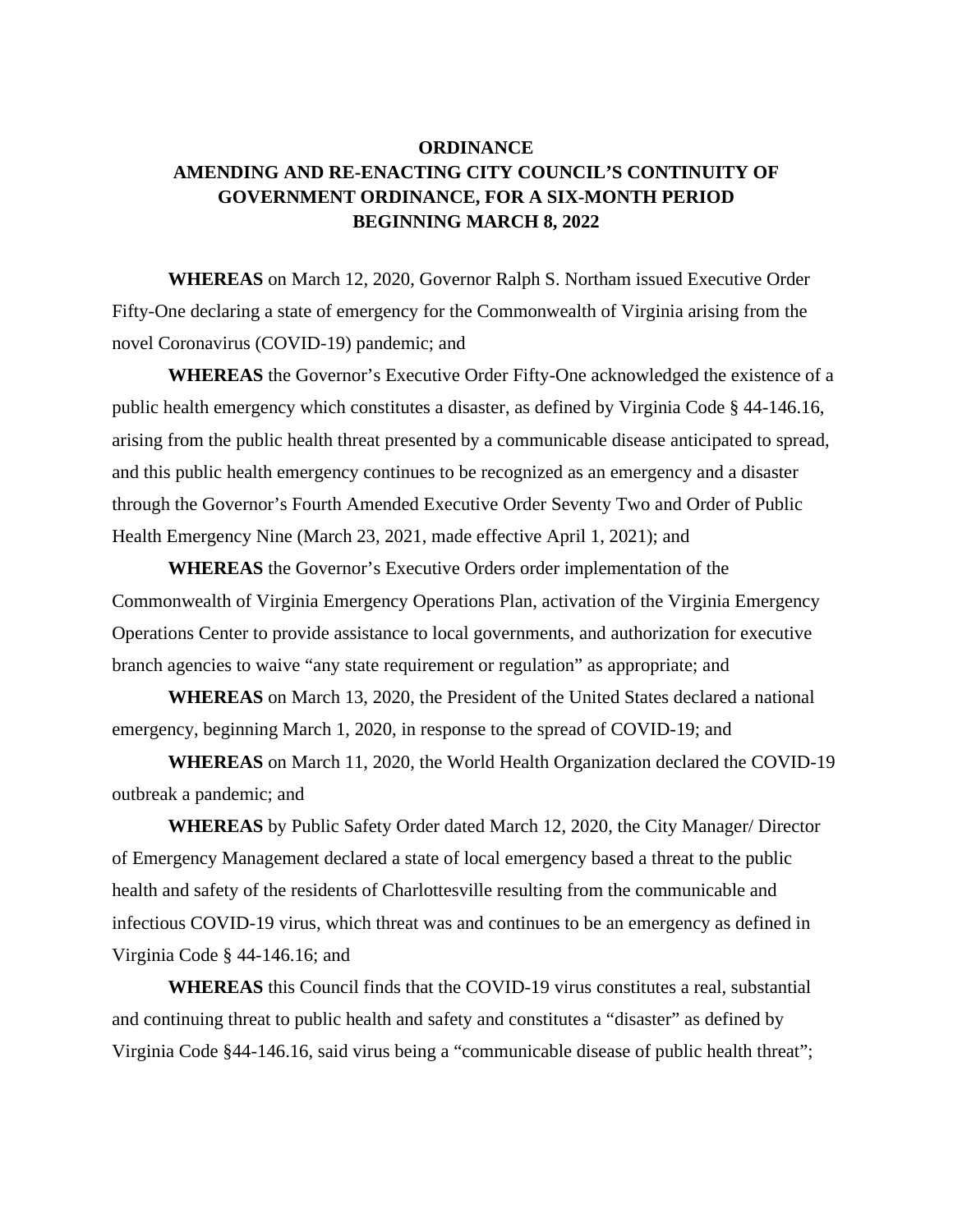this finding is evidenced by statistics which show that on February 8, 2022 the City's "new cases" numbered 4,689 and 7-day average was 5,319; and

**WHEREAS** by Ordinance # O-20-135 City Council amended and extended its continuity of government ordinance previously enacted by Council on March 25, 2020, as amended and reenacted on September 8, 2020, October 19, 2020, and April 19, 2021, and City Council now desires to amend and re-enact its continuity of government ordinance to address the needs of City government operations as anticipated during the next six months during the ongoing public health disaster relating to COVID-19 and its variant(s);

**WHEREAS** Virginia Code § 15.2-1413 provides that, notwithstanding any contrary provision of law, a locality may, by ordinance, provide a method to assure continuity of government in the event of a disaster for a period not to exceed six months; and

**WHEREAS** Virginia Code § 2.2-3708.2(A)(3) allows, under certain procedural requirements including public notice and access, that members of City Council may convene solely by electronic means to address the emergency; and

**WHEREAS** the open public meeting requirements of the Virginia Freedom of Information Act ("FOIA") allow properly claimed exemptions provided under either under that Act or any other statute; and

**WHEREAS** the Attorney General of Virginia issued an opinion dated March 20, 2020 stating that localities have the authority during disasters to adopt ordinances to ensure the continuity of government; and

**WHEREAS** this Ordinance is enacted in response to the disaster caused by the COVID-19 pandemic and the continuing catastrophic nature of the COVID-19 virus and its current variants; further, this ordinance promotes public health, safety and welfare and is consistent with the laws of the Commonwealth of Virginia, the Charter of the City of Charlottesville, the Constitution of Virginia and the Constitution of the United States of America.

**NOW, THEREFORE, BE IT ORDAINED** by the Council of the City of Charlottesville, Virginia:

1. **THAT** the catastrophic nature of the continuing COVID-19 pandemic makes it unsafe for the City's public bodies to conduct their meetings in the same spaces, and accordance with normal practices and procedures that were used prior to March 2020, which require the physical presence of members of a public body and members of the public within the same room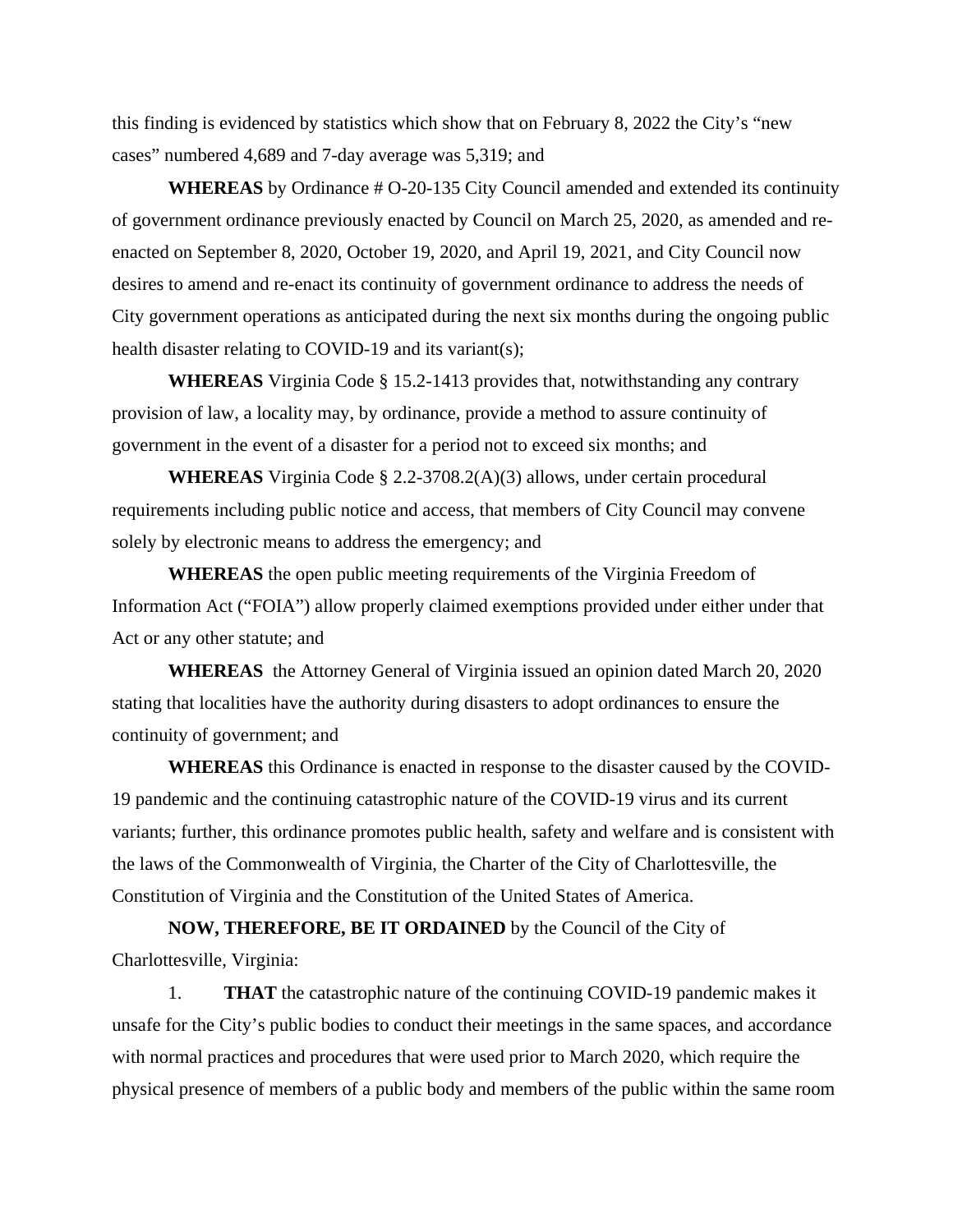and the City's meeting facilities may not allow adequate measures to be taken in accordance with recommended public health requirements and guidelines. For the purposes of this Ordinance the term "public body" means the City Council, and every board, commission, or agency of the City of Charlottesville, including any committee, subcommittee, or other entity, however designated, created by City Council to perform delegated functions of City Council or to advise the City Council (each, individually, a "Public Body"); and

2. **THAT** in accordance with Virginia Code § 15.2-1413, and notwithstanding any contrary provision of law, general or special, the following emergency procedures are adopted to ensure the continuity of the City government during the continuing COVID-19 emergency and disaster:

- a. Any meeting or activities which normally would require the physical presence of a quorum of members of a Public Body may be held only through real time electronic means (including audio, telephonic, video or other practical electronic medium) without a quorum physically present in one location, and
- b. The City Manager is hereby authorized to restrict the number of electronic meetings each Public Body may conduct each calendar month, based on the capacity and availability of the City staff who are capable and qualified to support the meeting to ensure compliance with this Ordinance, and
- c. Prior to holding any such electronic meeting, the Public Body shall provide public notice of at least 3 days in advance of the electronic meeting (or reasonable notice of special, emergency or continued meetings) identifying how the public may participate or otherwise offer comment, and
- d. Any such electronic meeting of a Public Body shall state on its agenda the location at which members of the public can obtain information as to the means by which the public may access and participate in such electronic meeting, and
- e. Any such electronic meeting of a Public Body shall be open to electronic participation by the public and closed to in-person participation by the public, and each electronic meeting shall be conducted in a manner designed to maximize public participation, and
- f. A video recording of all electronic meetings shall be made available on the City's website within 3 business days following each electronic meeting, and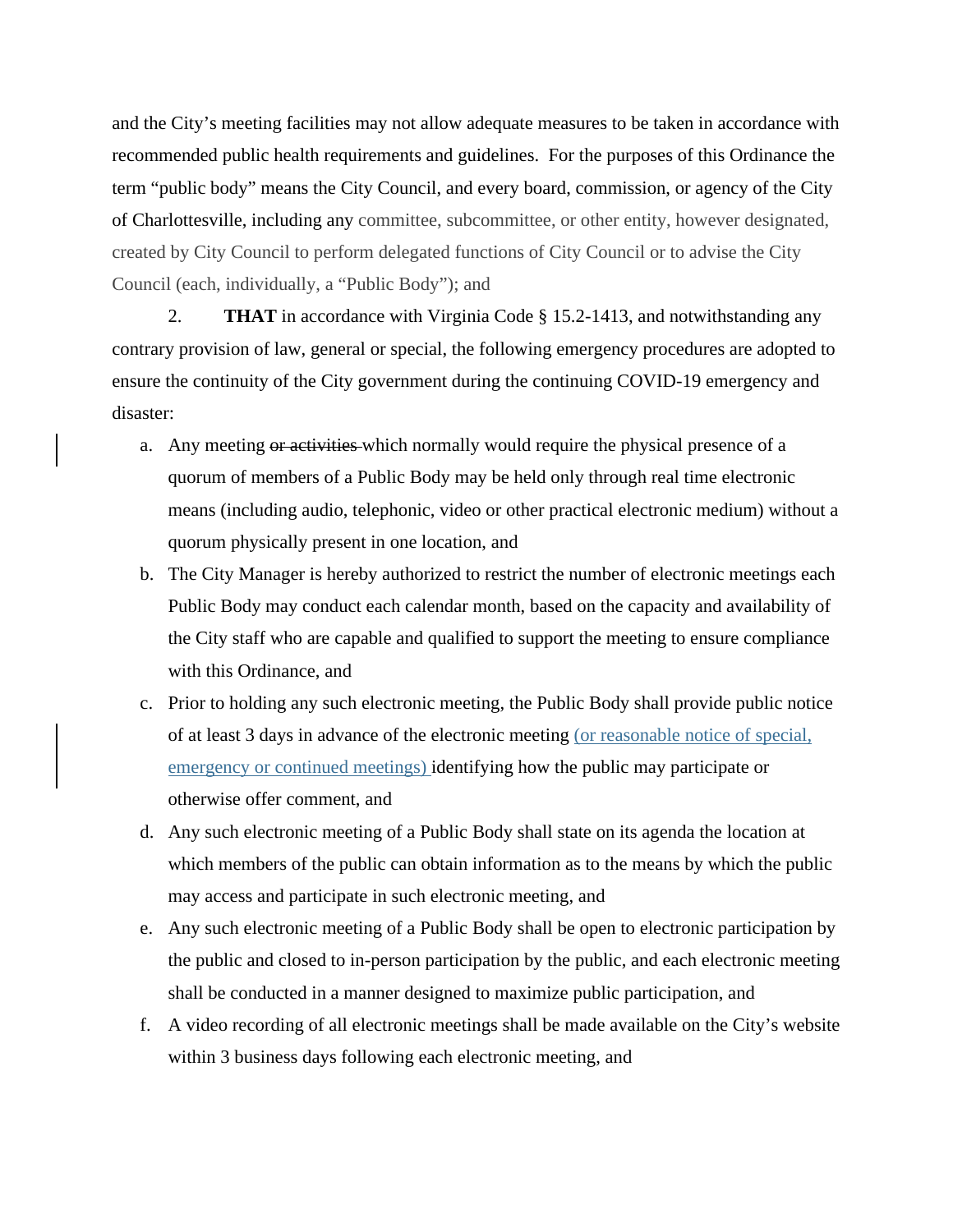- g. With respect to any matter which requires a public hearing, the public hearing may be conducted by an open public comment period called for during an electronic meeting, as well as by submission of written comments to the Clerk of City Council prior to, during and for five (5) business days after the electronic meeting. Notice of the public hearing shall be posted on the City's website at least 5 business days prior to the date of the public hearing.
- h. The minutes of all electronic meetings shall conform to the requirements of law, shall identify how the meeting was conducted, the identity of the members participating, and shall specify what actions were taken at the meeting. A Public Body may approve minutes of an electronic meeting at a subsequent electronic meeting; and
- i. Any provision of Va. Code §2.2-3708.2 requiring the Public Body's approval of electronic participation due to a member's personal matter or medical condition shall not apply for the duration of the local emergency declaration.

#### And,

3. Notwithstanding the provisions of Paragraph 2, above, City Council may itself physically assemble for a meeting, or by motion Council may authorize another public body to physically assemble for a meeting in a specific location, subject to a Safety Plan approved by the Mayor and the City Manager in advance of the meeting. A Safety Plan shall include reasonable regulations for the conduct of the meeting within a specific meeting room, as deemed necessary to reduce the spreading of COVID-19 and its variants. A Safety Plan shall be specific to a type of meeting, a particular meeting room, and to the total number of attendees who will be physically present together (inclusive of staff, public body members, and members of the public), and if there will be any restriction on the number of members of the public who can be in attendance during the meeting, the Safety Plan shall address how the attendance restrictions will be monitored and enforced by persons other than law enforcement officers. The Safety Plan shall also identify the specific measures required to be adhered to by members of the public body and members of the public, during times when they are all physically assembled together in the meeting room. In the event any such meeting takes place, it shall be advertised and conducted in accordance with the open meeting requirements of FOIA. City staff may be authorized to participate electronically in any meeting. Subject to the availability and capacity of necessary staff participating either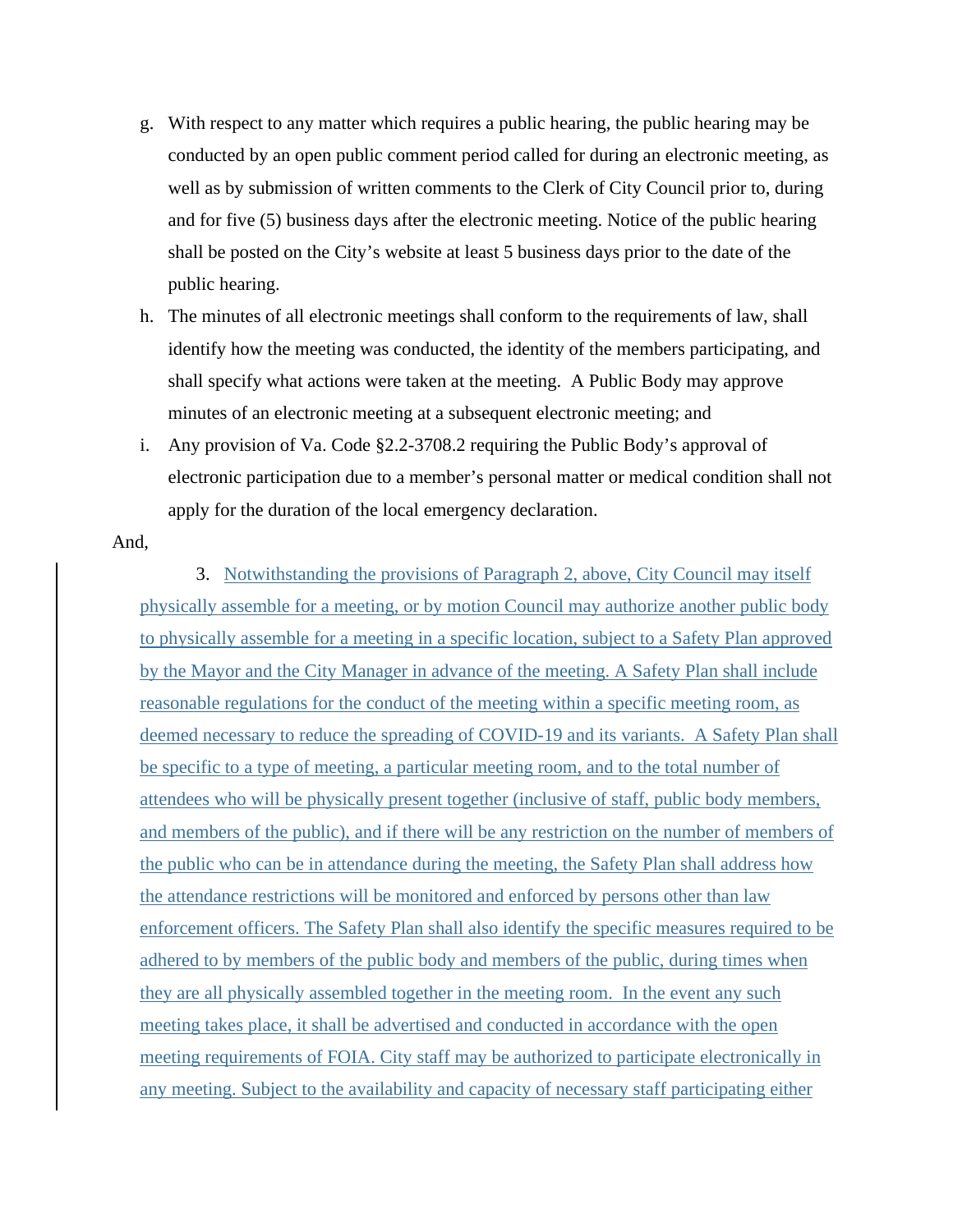remotely or in person, any meeting may be conducted as "hybrid" meeting, allowing electronic participation by the public in addition to an opportunity for some in-person attendees at the meeting itself; however hybrid meetings shall not be required.

- 4. **THAT** the following fees relating to use of City property are adjusted:
- a. The café permit fee assessed pursuant to Charlottesville City Code Sec. 28-214(c) be and hereby is waived for the months of March and April 2020, and
- b. The café permit fee assessed pursuant to Charlottesville City Code Sec. 28-214(c) be and hereby is reduced by fifty percent (50%) for the months of May through December 2020 and the months of January through October 2021, and
- c. The City Manager may grant a credit to any café permit holder who paid the full amount of its café permit fees during any of the months referenced in 3.a or 3.b, above, said credit to be calculated in accordance with 3.a and 3.b, above and applied within a permit year designated by the City Manager, and
- d.a. The rental fee assessed pursuant to Charlottesville City Code Sec. 28-5 and City Council's approved fee schedule (fees for City parking spaces used for outdoor dining) shall be reduced by fifty percent (50%) for the months of May through December of 2020, and January 2021 through September October of 20221.

**IT IS FURTHER ORDAINED THAT**, notwithstanding any provision of law, regulation or policy to the contrary, any deadlines requiring action by a Public Body or any City officers (including Constitutional Officers) or City employees, within a period of 60 or fewer days, shall be suspended during this emergency and disaster. The Public Bodies, and the City's officers and employees, are encouraged to take all such action as is practical and appropriate to meet those deadlines; however, failure to meet any such deadlines shall not constitute or be deemed to be a default, violation, approval, official recommendation or other action.

**IT IS FURTHER ORDAINED THAT** any scheduled non-emergency public hearings and action items of a Public Body may be postponed to a date certain if, in the judgment of the Public Body, it would be in the best interests of the public to do so, provided that public notice is given so that the public are aware of how and when to present their views.

**IT IS FURTHER ORDAINED THAT** this Ordinance shall not operate to preclude any authority whose governing board is appointed by this City Council from making its own decisions and rules regarding the conduct of its meetings either electronically or by means of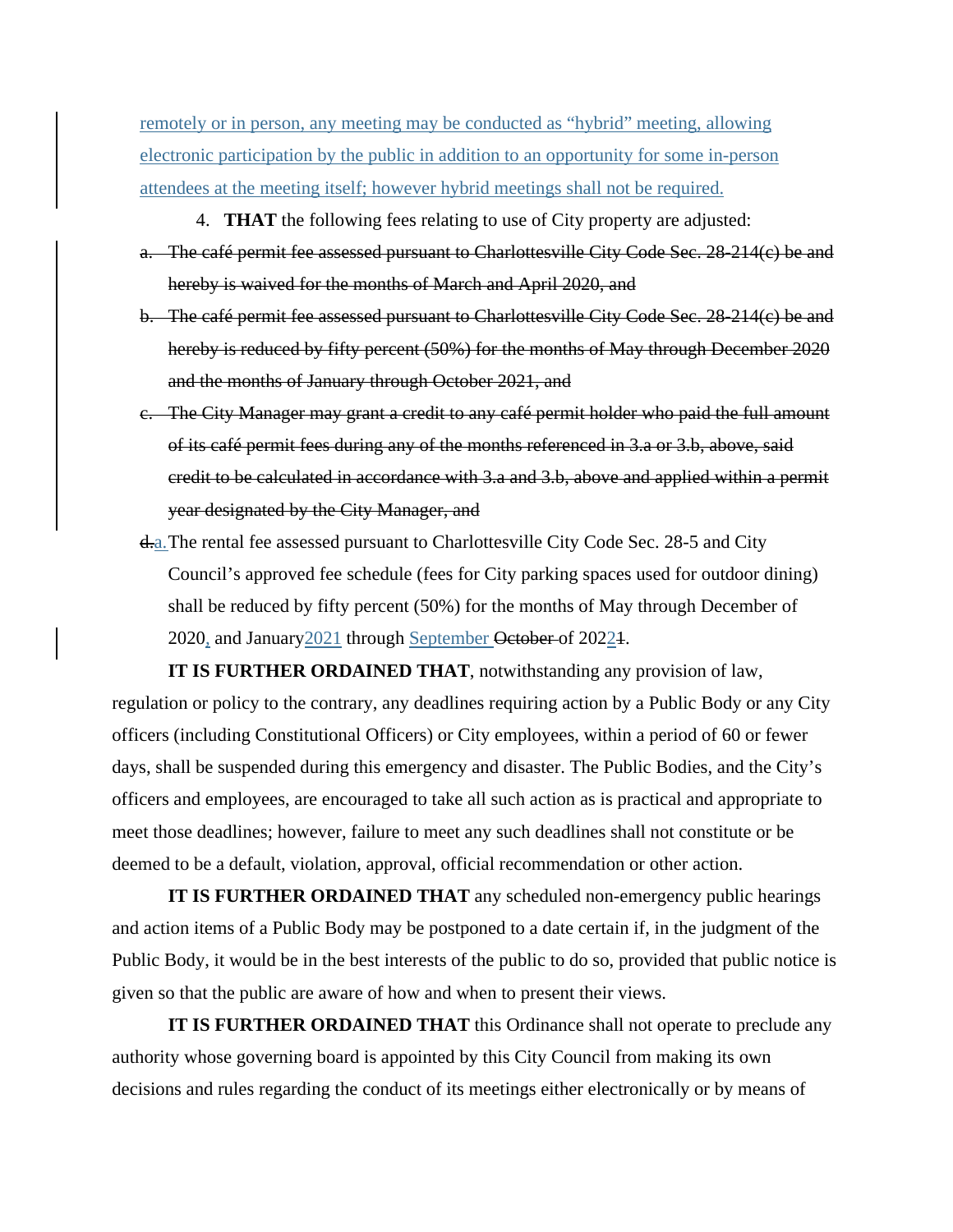having a quorum physically assembled, so long as those meetings are in compliance with applicable Executive Orders of the Governor of Virginia and any local ordinance which may be enacted by this Council to impose restrictions necessary to prevent the spreading of the COVID-19 virus within the City of Charlottesville; however, any such authority may also elect to conduct its meetings electronically as a Public Body within the purview of this Ordinance.

**IT IS FURTHER ORDAINED THAT** actions authorized by this Council within Resolution # R-20-045 (special zoning accommodations for The Haven), or within any ordinance(s) provided to facilitate the safe conduct of elections within the City of Charlottesville, are hereby ratified and continued, in accordance with the terms set forth in said Resolution or ordinances.

**IT IS FURTHER ORDAINED THAT** the continuity of government ordinance adopted on March 25, 2020, as amended and re-enacted on September 8, 2020, October 19, 2020, and April 19, 2021, and October 4, 2021 is hereby repealed.

**IT IS FURTHER ORDAINED THAT** a continuing emergency exists, and the City Manager's Declaration of a local emergency, authorized by resolution of this City Council on March 12, 2020 (#R-20-035) remains in effect; the various actions referred to within this Ordinance are necessary to be taken to address the continuing emergency, and this Ordinance shall be effective immediately upon its adoption.

**IT IS FURTHER ORDAINED THAT** pursuant to Charlottesville City Code §2-96, by a four-fifths vote of City Council, this Ordinance is enacted on the date of its introduction, and this Ordinance shall remain in full force and effect for a period of six months beginning March 8, 2022through March 18, 2022, unless City Council sooner: (i) adopts an ordinance to repeal this Ordinance and to end the locally-declared emergency, or (ii) adopts an ordinance to amend and re-enact this Ordinance, as may be necessary to authorize actions necessary to address the continuing state of emergency continuing beyond March 18, 2022.